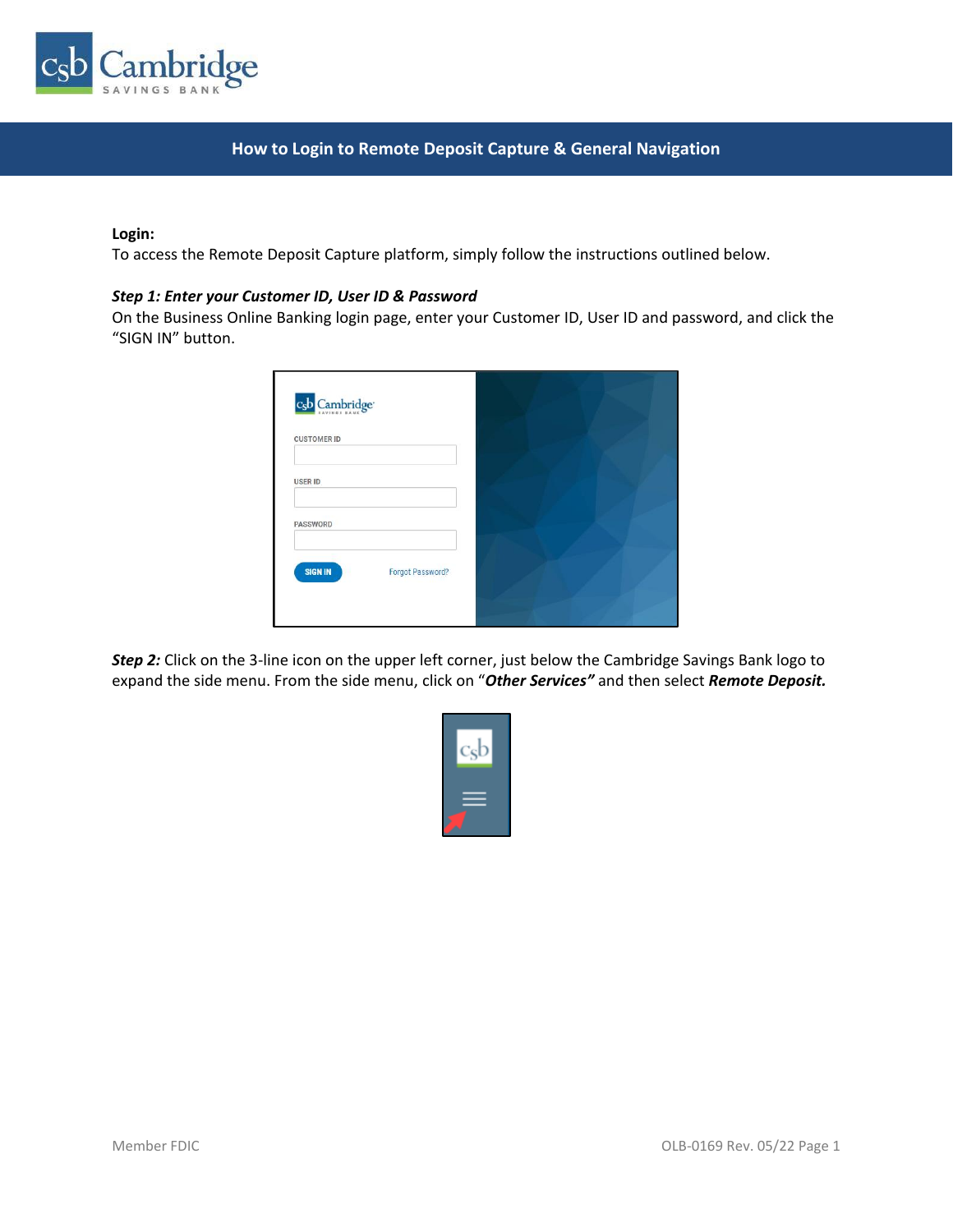

| <b>Home</b>            |  |
|------------------------|--|
| <b>Reporting</b>       |  |
| <b>User Management</b> |  |
| <b>Other Services</b>  |  |
| Remote Deposit         |  |
|                        |  |

*Step 3:* On the *Remote Deposit* screen, click the "*Login"* button on the screen.



**Important!** After clicking the *Login* button, you will receive a pop-up message stating: "**Caution**: You are about to leave this site. By clicking, 'Continue' below, you will be directed to our 3rd party vendor site.".

This is a valid message, and you are still in a secure session and accessing a secure site to access the services.

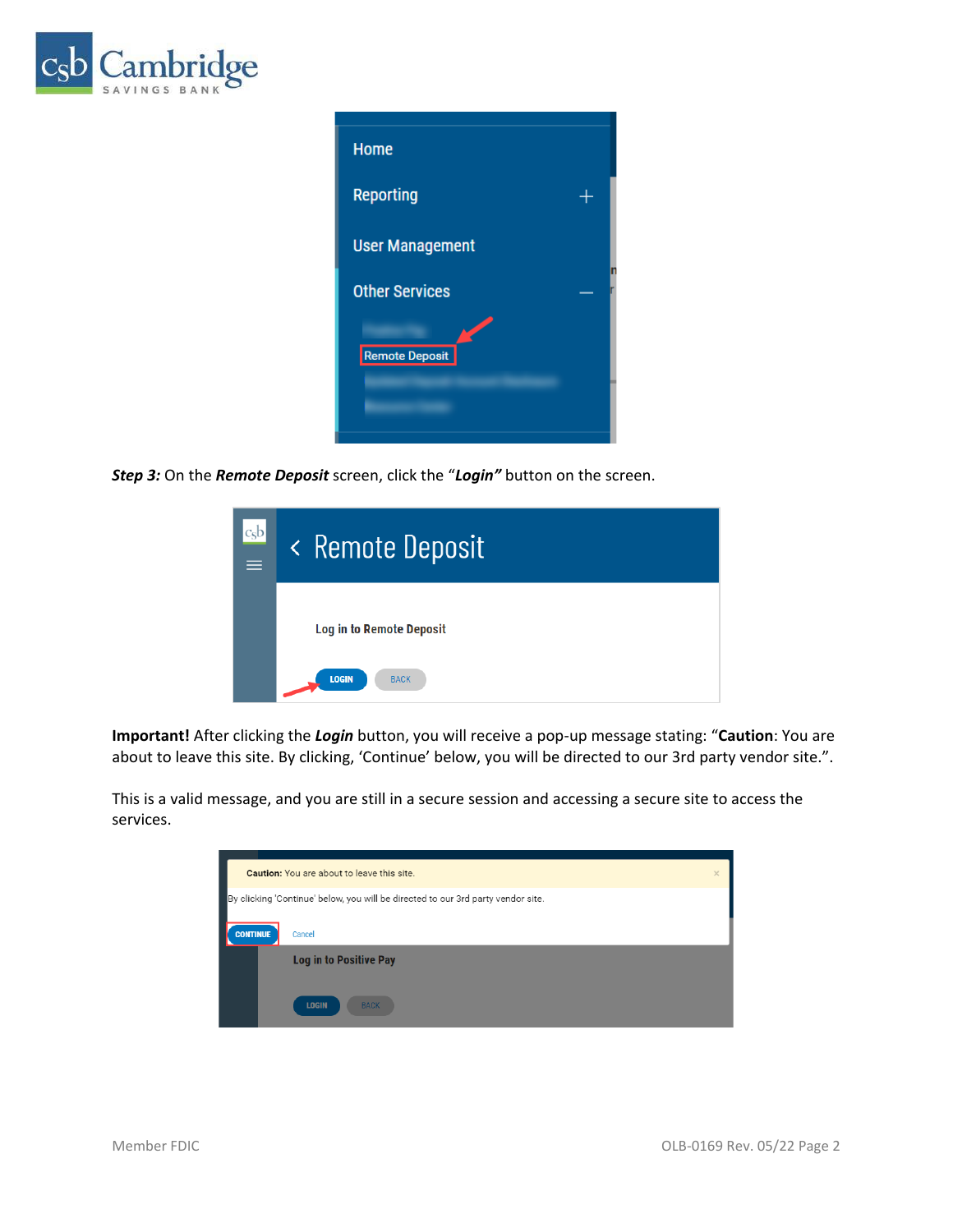

*Step 4:* A **new tab** will open in your browser window. You will be directed to the **Remote Deposit Dashboard**.

The *Overview* panel contains a welcome message, a *News* pane, and settings for the *Dashboard* page. The *News* pane is where Cambridge Savings Bank will display messages, alerts, and FAQs. We recommend that you check the *News* pane periodically to ensure you are up to date on CSB Remote Deposit Capture updates.

| c <sub>s</sub> b | Cambridge <sup>-</sup> |               |                                                                                                                                 | Q Search | Cambridge Savings Bank Demo Merchant | $\rho$ Demo $\vee$ | Thu, Jun 18             |
|------------------|------------------------|---------------|---------------------------------------------------------------------------------------------------------------------------------|----------|--------------------------------------|--------------------|-------------------------|
|                  | <b>B</b> Dashboard     |               | Dashboard                                                                                                                       |          |                                      |                    |                         |
| $\circ$          | Transactions           |               | Overview                                                                                                                        |          |                                      |                    | $\widehat{\phantom{a}}$ |
| <b>og</b>        | Admin                  | $\mathcal{L}$ | Configure the dashboard display by clicking the settings icon.                                                                  |          |                                      |                    | ۰                       |
| 昏                | Reports                |               | Welcome<br>Thursday, June 18, 2020<br>You are currently logged in to the Cambridge Savings Bank Demo Merchant online<br>system. |          | <b>News</b>                          |                    |                         |
|                  |                        |               | <b>Current Transaction Summary</b>                                                                                              |          |                                      |                    | $\sim$                  |

# **Log out:**

To log out of the Remote Deposit Capture platform, simply follow the instructions outlined below.

Next to your name in the upper right-hand corner click  $\vert \vee \vert$  and click Logout from the menu.

| Q Search | Cambridge Savings Bank Demo Merchant | • Demo User v   | Tue, Jun 23 |
|----------|--------------------------------------|-----------------|-------------|
|          |                                      | ? FAQs          |             |
|          |                                      | & My Settings   | $\wedge$    |
|          |                                      | <b>N</b> Videos | ۰           |
|          |                                      | <b>■ Logout</b> |             |
|          |                                      |                 |             |
|          |                                      |                 |             |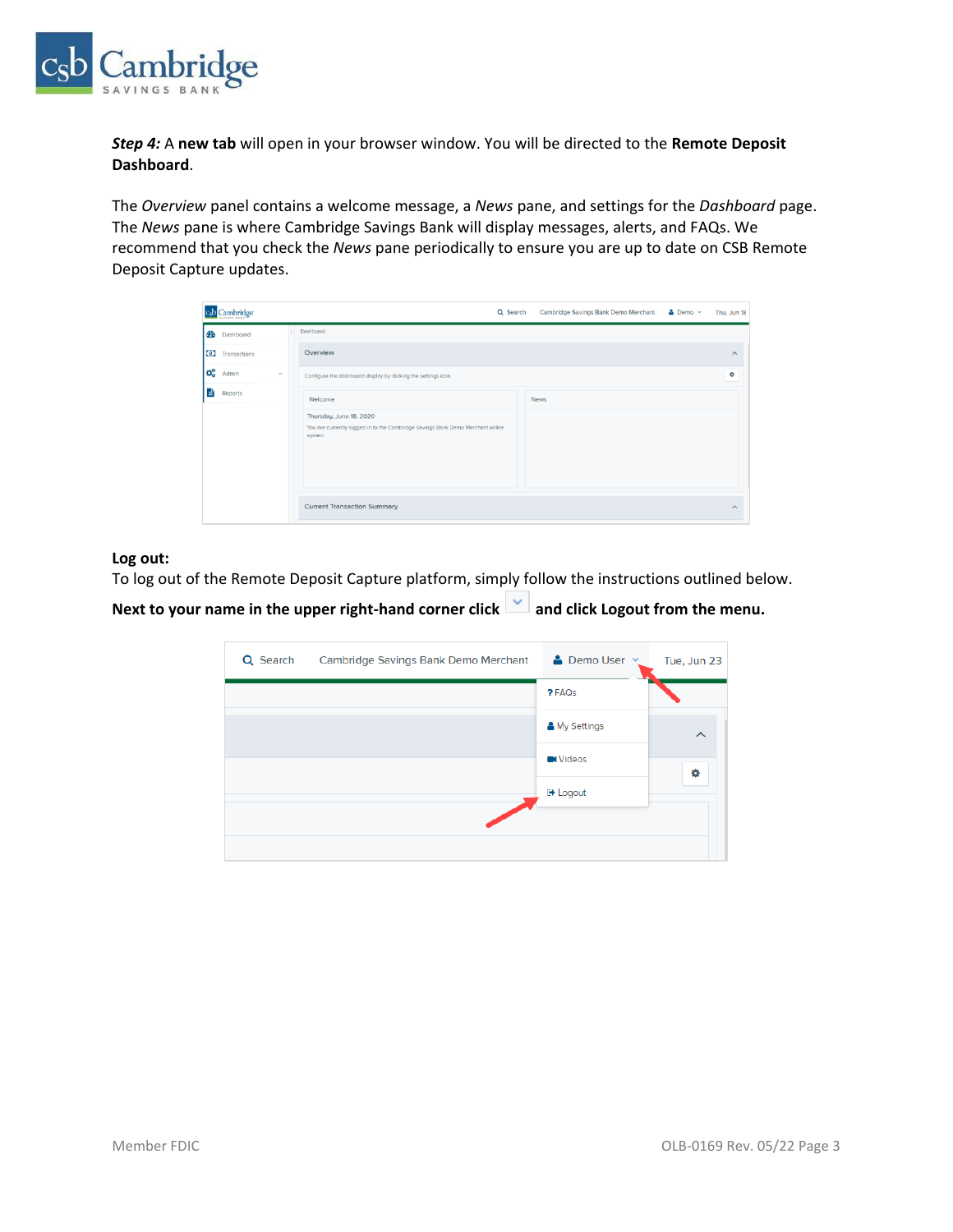

#### **General Navigation:**

On the left side of the page, you will find the main menu which contains **Dashboard**, **Transactions**, **Admin** and **Reports**.

**Dashboard** - The *Overview* panel contains a welcome message, a *News* pane, and settings for the Dashboard page. The *News* pane is where Cambridge Savings Bank will display messages and alerts. The *Current Transaction Summary* displays a summary of the previous 60 days of transaction activity organized by status.

**Transactions –** In the *Check Processing* panel you will select **Remote Deposit Complete** to initiate a new deposit and review deposits that have not been submitted to CSB for processing. *Bulk Operations* will allow you to take action on multiple check items, at once. Bulk check operations are available depending on a transaction's status.

**Admin –** If you have administrative rights, you will be able to add, view and/or modify a user and their privileges for Remote Deposit Capture.

**Reports –** There are a number of ways to retrieve batch, deposit, and transaction information with this system. You will be able to generate pre-defined reports and/or create custom reports on a daily, weekly, and monthly basis as well as within specific date ranges.

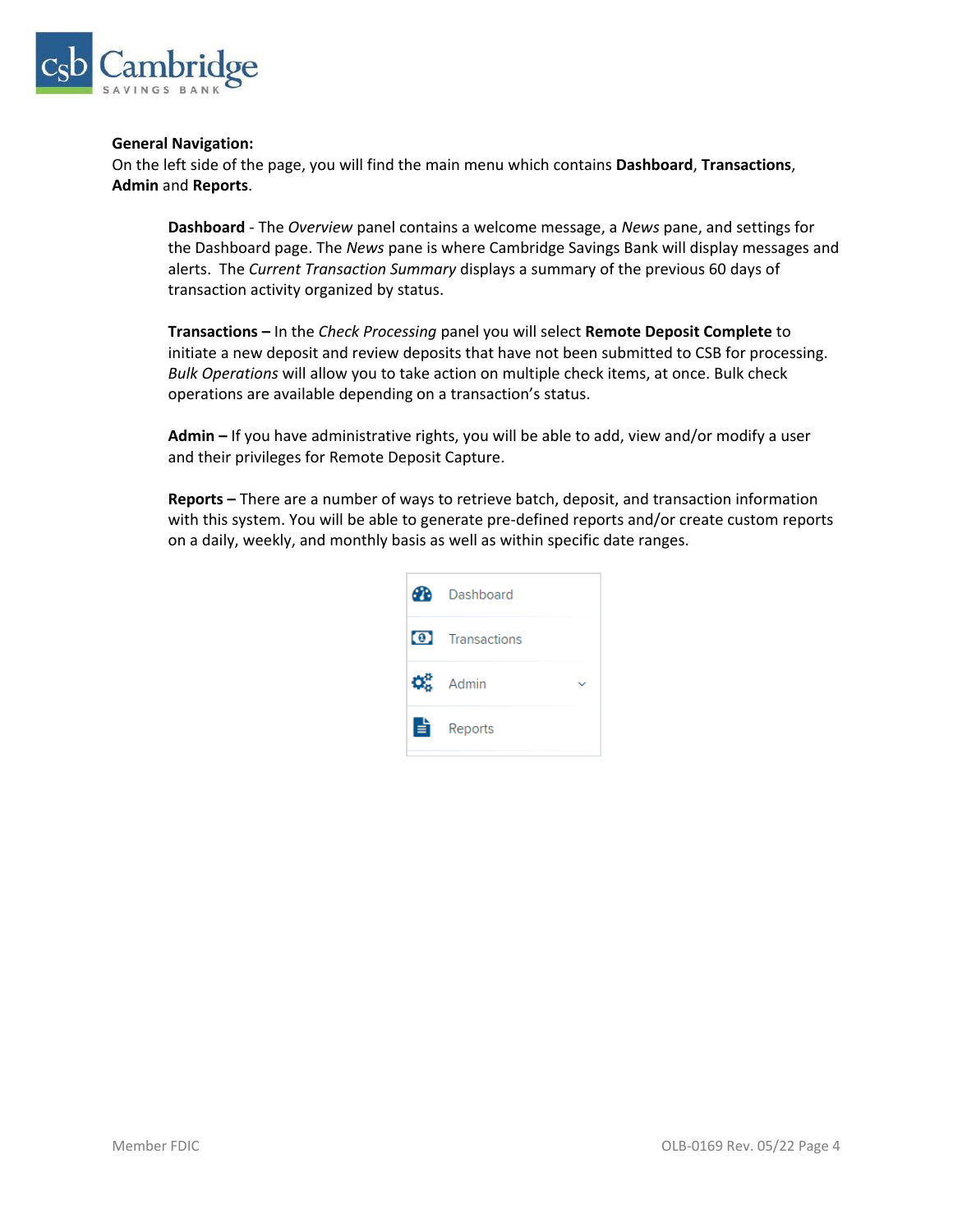

# **Other Navigation Tools:**

Use the **Search** button on the top menu bar to search for specific transactions, find a customer or access your settings.



# **Current Transaction Summary**

| <b>Current Transaction Summary</b><br>ᄉ                                                                                                                                                                                                                                                                                                                    |                    |                     |                     |                      |
|------------------------------------------------------------------------------------------------------------------------------------------------------------------------------------------------------------------------------------------------------------------------------------------------------------------------------------------------------------|--------------------|---------------------|---------------------|----------------------|
| Below is a summary of the previous 60 days of transaction activity as of 4/27/2020, organized by status. Hover over the<br>status to view its definition. Selecting a status link will navigate you to a report of all transactions of that type, where you<br>may adjust the date as necessary, filter the data, save, export, and/or print the activity. |                    |                     |                     | ۵                    |
| <b>Status</b>                                                                                                                                                                                                                                                                                                                                              | <b>Debit Count</b> | <b>Debit Amount</b> | <b>Credit Count</b> | <b>Credit Amount</b> |
| Approved                                                                                                                                                                                                                                                                                                                                                   |                    |                     |                     |                      |
| Processed                                                                                                                                                                                                                                                                                                                                                  | 15                 | \$71.50             |                     |                      |
| Collected                                                                                                                                                                                                                                                                                                                                                  |                    |                     |                     |                      |
| <b>Awaiting Capture</b>                                                                                                                                                                                                                                                                                                                                    |                    |                     |                     |                      |
| <b>Awaiting Approval</b>                                                                                                                                                                                                                                                                                                                                   |                    |                     |                     |                      |
| Declined                                                                                                                                                                                                                                                                                                                                                   | $\overline{2}$     | \$7.00              |                     |                      |
| Voided                                                                                                                                                                                                                                                                                                                                                     | $\overline{a}$     | \$10.00             |                     |                      |
| Error                                                                                                                                                                                                                                                                                                                                                      |                    |                     |                     |                      |
| In Collection                                                                                                                                                                                                                                                                                                                                              |                    |                     |                     |                      |
| Other ACH Returns                                                                                                                                                                                                                                                                                                                                          |                    |                     |                     |                      |
| Unauthorized                                                                                                                                                                                                                                                                                                                                               |                    |                     |                     |                      |
| Suspended                                                                                                                                                                                                                                                                                                                                                  | 18                 | \$35.00             |                     |                      |
| <b>Uncollected NSF</b>                                                                                                                                                                                                                                                                                                                                     |                    |                     |                     |                      |
| <b>Disputed</b>                                                                                                                                                                                                                                                                                                                                            |                    |                     |                     |                      |
| Invalid / Closed Account                                                                                                                                                                                                                                                                                                                                   |                    |                     |                     |                      |
| Resolved                                                                                                                                                                                                                                                                                                                                                   | $\overline{7}$     | \$8.00              |                     |                      |
| Other Check21 Returns                                                                                                                                                                                                                                                                                                                                      |                    |                     |                     |                      |

The Current Transaction Dashboard is a numerical display of the total number of items and dollar amounts of all Check 21 items for all locations being processed. It covers a rolling 60-day period and is broken down by a transaction's current status within the system.